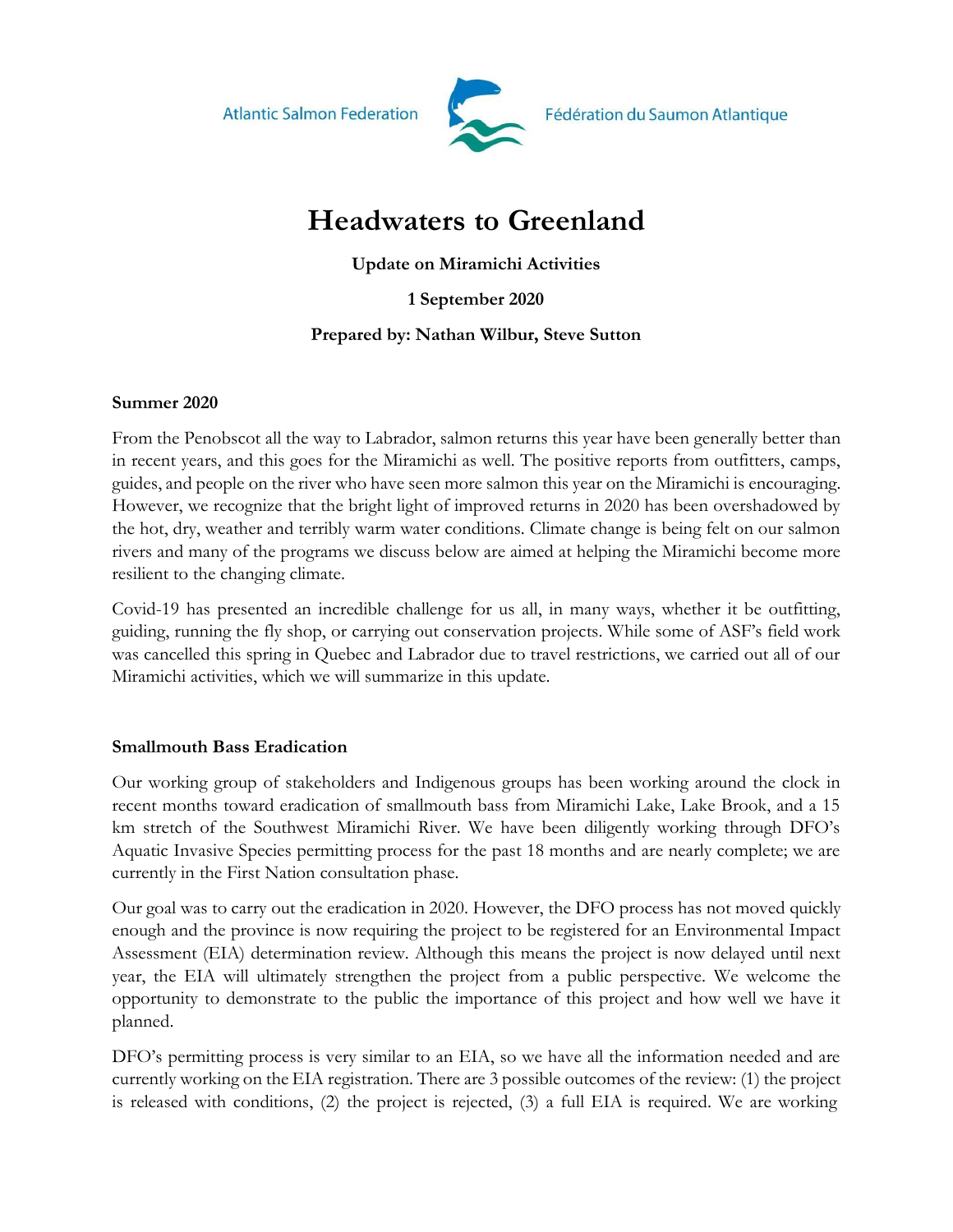

through all of the regulatory processes with perseverance and urgency and our goal is to have the major permits in place this fall so we can order equipment and rotenone for eradication next August/September, 2021.

In the meantime, it is important to have aggressive control efforts in the river to reduce the number of smallmouth bass and reduce the risk of spread until eradication can happen. To accomplish this, we have been on the river at McKiel Pond Pool (where the bass appear to be most concentrated based on eDNA sampling and physical surveys) with provincial DNR staff in the electrofishing boat 3 times over the past month. This summer we have removed 58 bass from the pool, 55 via boat electrofishing and 3 via angling. Boat electrofishing will continue throughout the fall.

We have carried out extensive public engagement on this project, and we appreciate all of your support. There will be an opportunity for public input during the EIA and the support of the Miramichi salmon community is critical. This will be your chance to tell government how important it is to save the native ecosystem of the Miramichi river system from smallmouth bass establishment. **We will let you know how and when you can show your support in the EIA process.**

#### **Cold Water Enhancement**

ASF, MSA, the North Shore Micmac District Council, Anqotum, and the University of New Brunswick have teamed up to enhance cold water pools to provide better thermal refugia for salmon during warm summer periods. Over the next 3 years, 9-11 sites will be enhanced. This is a \$1 million, multi-year program and we have been successful in receiving significant federal grant funding. The project has begun this year with the first 3 sites surveyed and designed, and ready for construction this fall:

- Sutherland Brook (NW Miramichi)
- Wildcat Brook (NW Miramichi)
- McKenzie Brook (SW Miramichi)

The permits have been approved for two sites and we are waiting on the third. Construction will take place prior to the September 30 deadline. This work, combined with the cold water work of the MSA since 2015, will significantly increase the quality and quantity of thermal refugia for salmon on the Miramichi.

# **Natural Protected Areas**

The province of New Brunswick has committed to increasing natural protected areas from 4.6 to 10% of the province by 2020, in line with the federal government's *Canada Target 1* initiative. This is an increase in protections amounting to approximately 500,000 hectares (nearly the size of PEI), a significant step in the right direction. ASF was one of many conservation groups advocating for this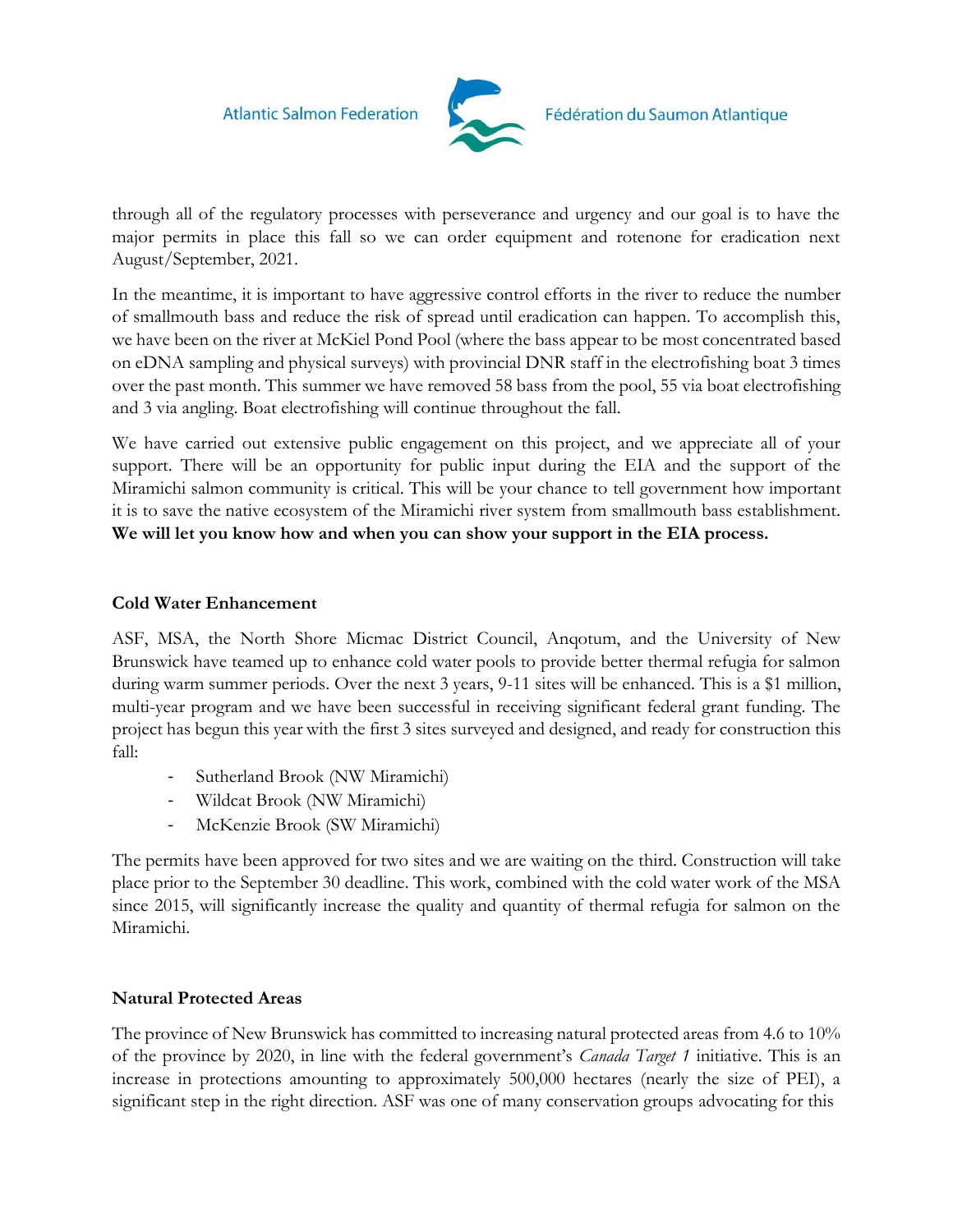

commitment from the province. This is a win for conservation, but there is still work to be done to ensure there are benefits to wild salmon.

We have met with the provincial team working on this program, and have presented a nomination for land protections in the Miramichi watershed to protect important cold water sources. We are encouraged by the team's approach to choosing new conservation areas and that they recognize the importance of protecting cold water features and headwater areas – critical for temperature and flow protection in rivers. The province will choose candidate areas in 2020/2021 and we will continue to work closely with their team to see that more forest is protected in key areas in the Miramichi watershed.

## **Smolt Tracking & Striped Bass Predation**

Striped bass predation continues to be an issue for salmon smolt migrating out of the Miramichi and into the Gulf of St-Lawrence on their way to the North Atlantic feeding grounds. ASF and MSA's joint tracking program has demonstrated that prior to the explosion in striped bass numbers around 2012, Miramichi salmon smolt from both the Northwest and Southwest had a consistent 60-70% survival rate through the river and estuary to reach the Gulf. Smolt survival through the river and estuary has dropped to 10-30% since striped bass spawners exceeded approximately 250,000 (every year except once since 2013). Smolt survive very well in the river portion of their journey, most of the smolt loss occurs in the estuary where striped bass are aggregated for spawning.

Smolt survival results aren't yet available for 2020; the research crew is currently out on the Bay de Chaleur collecting acoustic receivers. They will download the data and produce survival estimates in the next few weeks. Since the very low smolt survival in 2017 when striped bass spawners numbered nearly 1 million, smolt survival in 2018 and 2019 was much better through the estuary when stripers were down to  $\sim$ 300,000 spawners. Smolt survival through the estuary is still low at less than 30%, but there have been improvements in the last two years.

We are advocating for DFO to manage striped bass to have a sustainable population, and continue to provide the great fisheries that it does, while reducing numbers to find balance with salmon and the rest of the ecosystem. The best mechanism to reduce numbers is Eel Ground First Nation's commercial striped bass fishery. Last year they fished 2 trapnets but it was not enough to achieve their quota of 50,000 bass. It is a learning curve and this year, they have doubled their effort to 4 trapnets. We are optimistic that harvest will be closer to the 50,000 quota this season.

ASF and other stakeholders like MSA have advocated hard at the regional and Ottawa levels of DFO to implement changes to the striped bass recreational fishery to help find balance with salmon. We have requested that DFO remove the upper slot limit of 65 cm for retention in coastal waters, and allow any sized striped bass to be retained in inland waters (for example, in salmon pools). Combined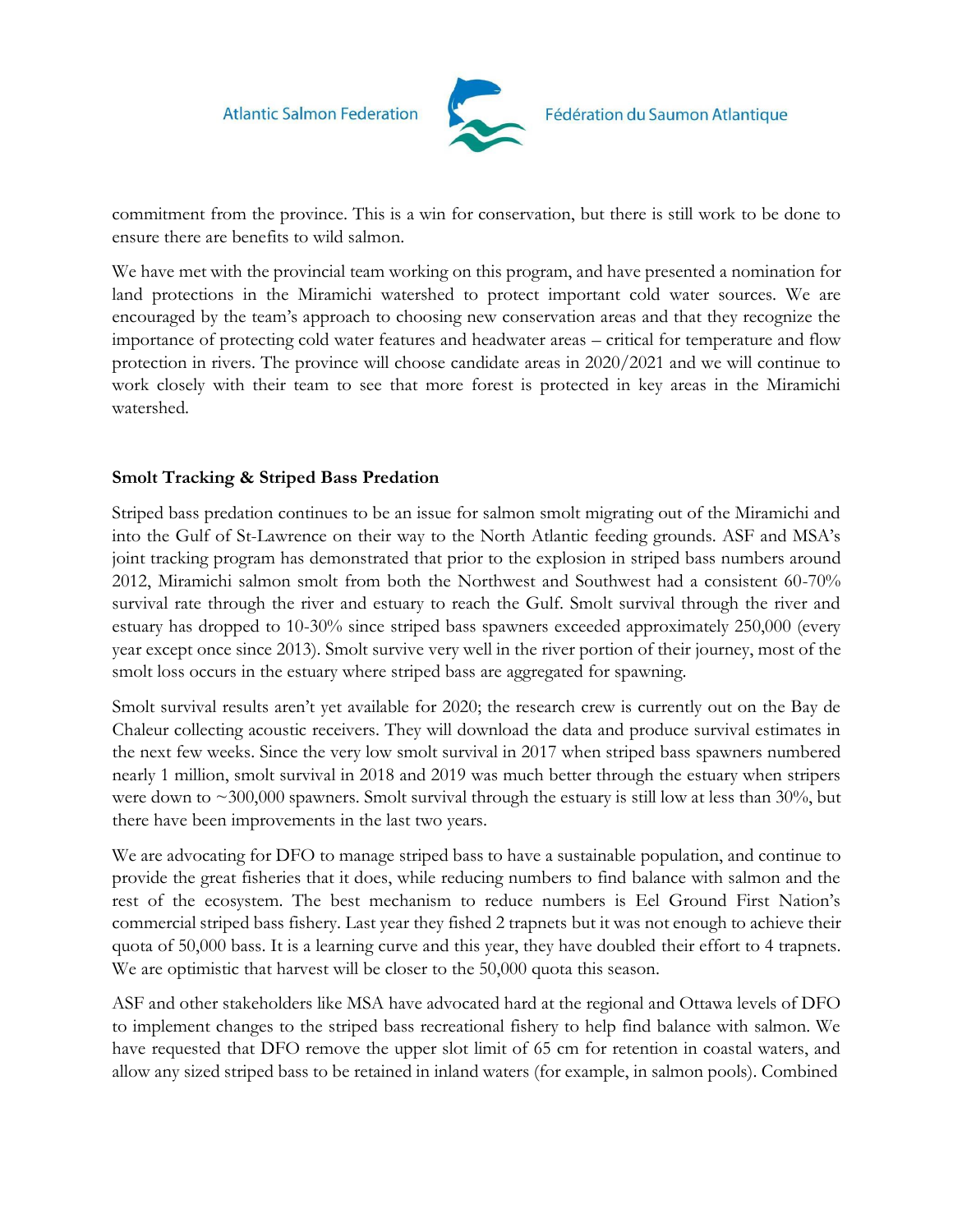**Atlantic Salmon Federation** 



with the commercial fishery, these measures if implemented will help reduce bass numbers while maintaining a healthy striped bass population.

## **Assessing Year Two of the Greenland Conservation Agreement**

Reducing the harvest at Greenland remains one of the most effective, direct actions that we can take to save salmon. The fish at Greenland are large salmon on the home stretch, approximately 70% of salmon leaving Greenland complete their homeward journey.

Greenland's most recent salmon fishing season, the fall of 2019, was the 2<sup>nd</sup> season of our 12-year conservation agreement. The agreement eliminates the commercial salmon fishery and limits food fishery catch to 20 tons (about 6,000 salmon). The three partners include ASF, the North Atlantic Salmon Fund, and KNAPK, the association of fishers and hunters in Greenland.

The Greenland government set up new reporting and monitoring systems to improve their ability to monitor catch throughout the season, and now requires that every single fisher obtain a license. Fishers who do not report their annual catch will not be eligible for a license the following year. The communities in Greenland are incredibly remote, with limited access and communication capabilities, and so setting up a fast and reliable monitoring system is difficult. There have been challenges, but we have worked aggressively to amend the agreement and address the issues. The positive results show with a reduced harvest and significantly better reporting than prior to the agreement. Below is a summary of the first two years of the agreement:

**2018** – The season ran its normal timeframe from 15 August – 31 October. Late reports continued to trickle in after the season and through the winter and total harvest ended up being 39.5 tons, nearly double the 20 ton quota. This was the first year of the agreement and there were challenges to setting up an effective real-time reporting structure in such a remote northern region. However, the good news is that a record high 70% of fishermen reported their catch. Prior to the agreement only 20-30% of fishermen reported so the estimate of actual harvest was very uncertain. This means we had the most accurate picture of harvest we have ever had, and actual harvest was likely way down compared to, for example, 2015 when there was 58 tons reported catch and 30-35 tons of estimated unreported catch for a total of 90 tons (27,000 salmon).

**2019** – In year 2, partners worked with the Greenland government to improve reporting and carried out extensive public engagement with fishermen to educate them about the agreement and new rules. The government shut down the fishery 5 weeks early on 25 September when reports indicated that 80% of the quota had been caught. Again, late reports came in but not as many, and not as late compared to the first year. Total catch was 28.8 tons, with 81% of fishermen reporting. These are major improvements in year 2 – more than 3,000 fewer salmon harvested compared to year 1 and improved reporting. Based on the overharvest, the Greenland government will delay the start of the 2020 season by two weeks and has stated the fishery will close when 75% of the reduced quota has been reached.